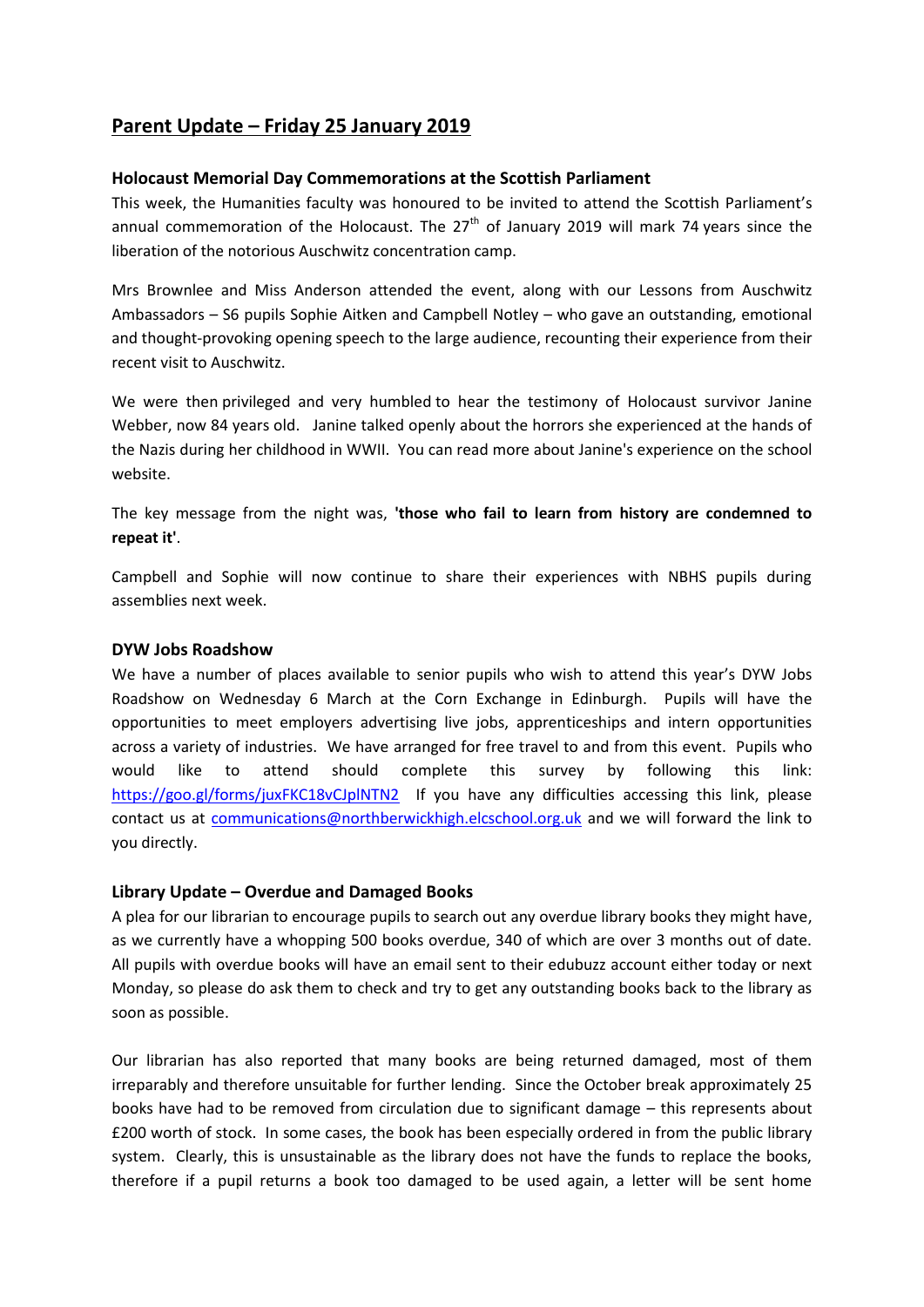requesting either a replacement copy of the book or the cost of a replacement. Our librarian is happy to provide a bag or plastic folder to pupils who are concerned that their books will be damaged while carrying them to and from school.

#### **Harry Potter Quiz**

Calling all Potter-Heads! There will be a Harry Potter themed quiz at lunchtime on Thursday 7 February, in the library. All year groups are invited to take part, with a maximum of 4 in each team.

## **Referencing Drop-In Sessions for Higher and Advanced Higher Pupils**

This term, our librarian Ms Wilson is offering drop-in referencing sessions. Ms Wilson will be offering help with all aspects of referencing and citations for essays, dissertations and reports and can also advise on Harvard, Vancouver or footnoting styles. The first session will be held at lunchtime on Monday 28 January in the library. All senior pupils are welcome to attend and should bring a copy of their essay / bibliography / referencing issue to work with, in either printed or digital format.

## **S2 Activities Week**

While some of our S2 cohort has been away on the annual snow-sports trip, many of our S2s have been enjoying a week of varied activities. It has been a fantastic week for everyone involved – the pupils have jumped at Gravity; scored some strikes at ten-pin bowling; used their map-reading skills to orienteer around the North Berwick Lodge; then relaxed with a film before baking their own beach-themed cake and designing a box to match! The final day has involved some speedy rockets, short animation films, enjoying some retro-gaming with Atari and Space Invaders and burning some energy of in PE. The staff who organised the week would like to thank the pupils for their perfect behaviour and 'have a go' attitudes, which has helped to make the week a great success!

#### **Skills Framework – last few days to complete the survey!**

North Berwick High School and our cluster Primary Schools are in the process of creating a Skills Framework. This will help students identify key skills that they are gaining throughout their time at school, including outside activities. We want to make this framework relevant to our students within the North Berwick Cluster and so we are asking for your input in to which skills that you think your child should focus on moving forward. Employers, both national and local, will be consulted as well as staff in school, to create a framework that works for our pupils and is relevant.

To access the survey, please copy and paste the following link into your browser: **<https://www.surveymonkey.co.uk/r/Q3KXHSC>** . If you have any problems opening the survey please let us know at [communications@northberwickhigh.elcschool.org.uk](mailto:communications@northberwickhigh.elcschool.org.uk) and we will resend the link directly. The survey closes on Monday 28 January 2019.

# **HPV Vaccination Forms**

Forms for HPV vaccinations have been handed out to all S1 girls and any catch-up pupils from other years. It is important that we receive these forms back as soon as possible and by Friday 8 February at the latest.

# **Football**